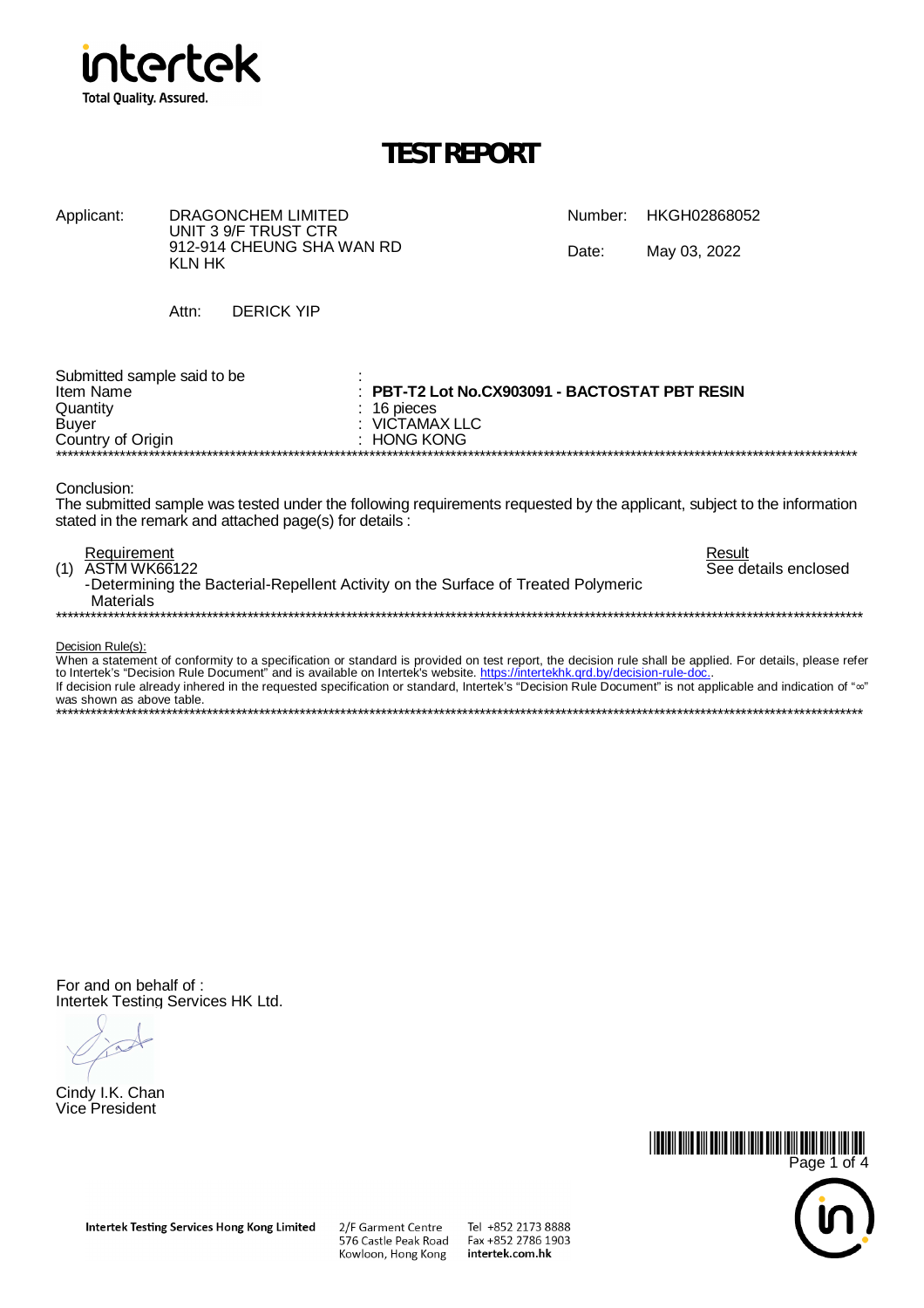

Number : HKGH02868052

#### (1) Determining the Bacterial-Repellent Activity on the Surface of Treated Polymeric Materials

Test Standard : ASTM WK66122.

Sterilization of sample prior to testing by wiping with 70% ethanol in water.

Test culture: *Escherichia coli* (ATCC 8739)

Inoculum suspension medium: 1/500 nutrient broth Inoculum concentration:  $10^6$ 

*Staphylococcus aureus* (ATCC 6538P)  $-10^7$  CFU/mL Test specimen: 50 mm x 50 mm flat square of submitted sample 50 mm x 50 mm flat square of untreated sample as control

Swab / Neutralizing solution: Letheen Broth<br>Contact time / temperature: 24 hours / 35°C Contact time / temperature:<br>Agar medium: Incubation period / temperature of agar:

Test condition: 0.4 mL bacterial inoculum was added onto one surface of the test specimen sample, then covered with sterile 40 mm x 40 mm plastic cover film<br>Letheen Broth Plate Count Agar<br>48 hours / 35°C



2/F Garment Centre 576 Castle Peak Road Kowloon, Hong Kong

Tel +852 2173 8888 Fax +852 2786 1903 intertek.com.hk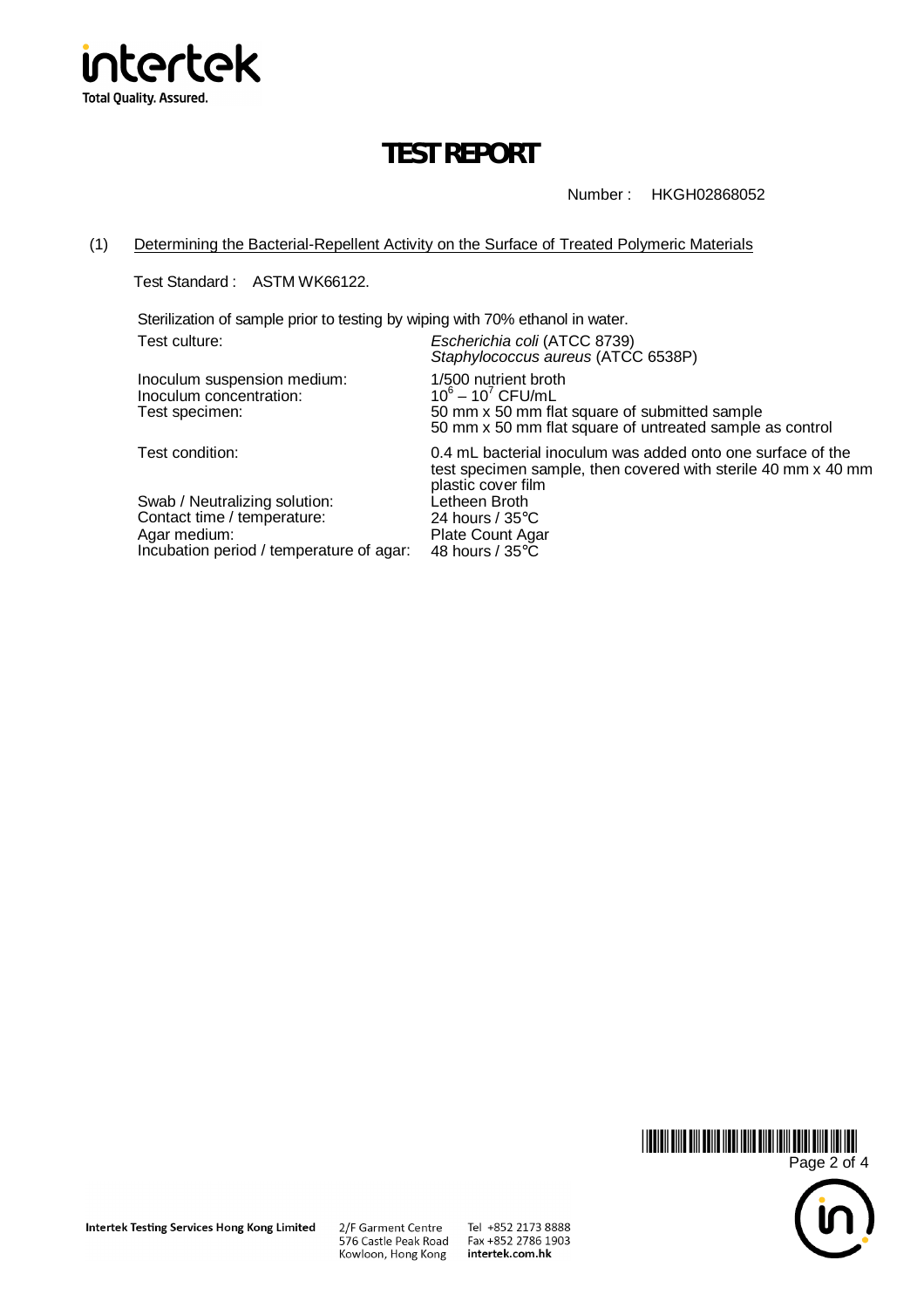

Number : HKGH02868052

Result :

| Test microorganism                                                                         |               |                                | Escherichia coli (ATCC 8739) |         |                              |         |
|--------------------------------------------------------------------------------------------|---------------|--------------------------------|------------------------------|---------|------------------------------|---------|
| Concentration of inoculum                                                                  |               | $7.5x10^6$ CFU/mL              |                              |         |                              |         |
|                                                                                            |               | <b>Untreated test specimen</b> |                              |         | <b>Treated test specimen</b> |         |
|                                                                                            | Trial 1       | Trial 2                        | Trial 3                      | Trial 1 | Trial 2                      | Trial 3 |
| Number of viable bacteria recovered<br>(CFU/device)                                        | $4.10x10^{2}$ | $3.90x10^{2}$                  | $4.40x10^{2}$                | ~10     | ~10                          | $<$ 10  |
| Average of three trials<br>(CFU/device), C                                                 |               | $4.13x10^{2}$                  |                              |         | $<$ 10                       |         |
| Number of viable bacteria recovered<br>$(CFU/cm2)$ , N = $(C x 100) / 1600$                |               | 25.8125                        |                              |         | 0.625                        |         |
| Bacterial-Repellent Rate,<br>$BRR = (N_{control} - N_{sample}) / N_{control} \times 100\%$ | 97.6%         |                                |                              |         |                              |         |

| Test microorganism                                                                         |               |                                | Staphylococcus aureus (ATCC 6538P) |         |                              |         |
|--------------------------------------------------------------------------------------------|---------------|--------------------------------|------------------------------------|---------|------------------------------|---------|
| Concentration of inoculum                                                                  |               |                                | $7.6x10^6$ CFU/mL                  |         |                              |         |
|                                                                                            |               | <b>Untreated test specimen</b> |                                    |         | <b>Treated test specimen</b> |         |
|                                                                                            | Trial 1       | Trial 2                        | Trial 3                            | Trial 1 | Trial 2                      | Trial 3 |
| Number of viable bacteria recovered<br>(CFU/device)                                        | $2.68x10^{5}$ | $1.26x10^{5}$                  | $1.42x10^5$                        | < 10    | ~10                          | $<$ 10  |
| Average of three trials<br>(CFU/device), C                                                 |               | $1.79x10^{5}$                  |                                    |         | $<$ 10                       |         |
| Number of viable bacteria recovered<br>(CFU/cm <sup>2</sup> ), N = (C x 100) / 1600        |               | 11187.5                        |                                    |         | 0.625                        |         |
| Bacterial-Repellent Rate,<br>$BRR = (N_{control} - N_{sample}) / N_{control} \times 100\%$ | 99.99%        |                                |                                    |         |                              |         |

Sample received condition: Samples in closed plastic bags.

Date sample received : Apr 25, 2022 Testing period : Apr 25, 2022 to Apr 29, 2022